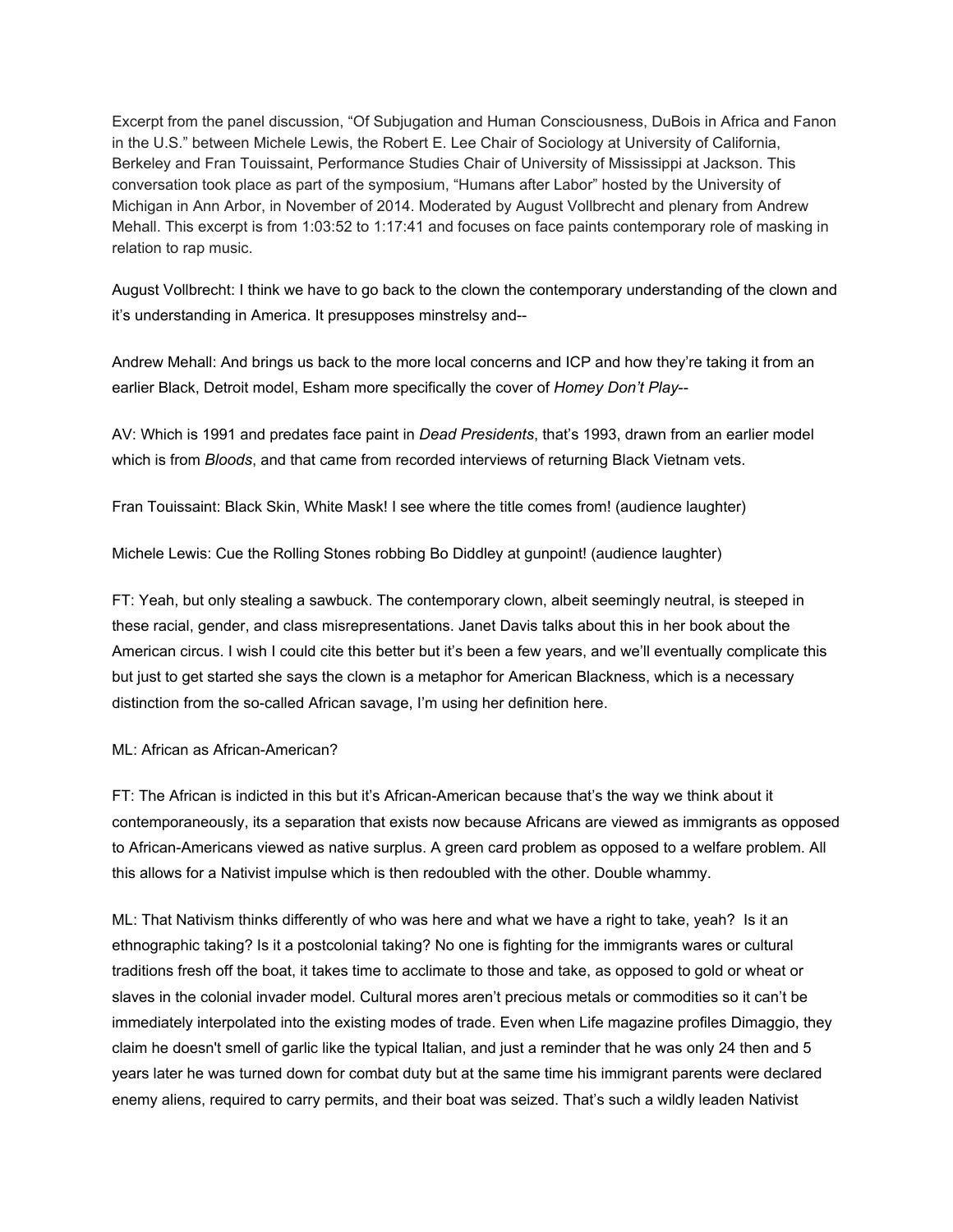distinction. It becomes a question of when we take something, an act of performance after a thing has been acculturated locally as opposed to the colonial taking of whatever kind of local thing there is, something like dreads that are no longer in any way a unique cultural signifier, or a critique in this country. Not 20 years ago it meant something to have dreads, it seems you had an alliance with Toni Morrison or Marley, the Maroons, the same way I Almost Cut My Hair, is this absurdly incisive critique of the capital and the square, White critique of Whiteness, rejection of social norms but also a critique of violence against Blacks. We see this in Crazy Baldhead too. But of course there are plenty of White men with dreads at Coachella, at Bonnaroo, at Burning Man, and of course at the Gathering of the Juggalos which isn't to say that there aren't all manner of other people with dreadlocks too but it's now barely an indication of anything other than the ability to grow one's hair.

FT: Yeah, I think what you're describing is scene-based individualism but they use the same tropes and produce the same conditions. There are a limited amount of places to shop (laughs). DeLillo was all over this in *White Noise*, "through products and advertising people obtain an impersonal identity," in other words because shoppers buy all the same products they can't be unique. Hair is a really specific response to growing one's self rather than externalizing one's labor and then performing wealth through accumulation with that externalized labor.

AM: If I could just go back to Janet Davis, if I may, she introduces this notion of the clock-bound in the aforementioned section, I'm looking at it here courtesy of Google books, especially the clock-bound American, is that a site of refusal regarding performance in this language we're describing?

AV: Yeah, Andrew and I have talked about this before and we wanted to bring up this idea how surplus labor works, right? The David Simon line on surplus labor, slaves were brought to this country for manufacturing and since manufacturing no longer exists there's no place for the slave descendant nor the deracinated former immigrant to exist. Then we have this secondary aping by the average juggalo who refuses to look for a job who only goes to the job begrudgingly and they, the juggalos, really traffic in a, "Deez Nuts" positionality, they are definitely not winning any customer service awards. This is a site of aping shiftlessness so it's kind of a pre-Fordist invention of the shiftless Negro and then a late capital performance or reperformance of the White Juggalo as the job refuser--

ML: Had Esham not been there for ICP to readily hermit crab style occupy his total model, which is horrorcore, which is nihilism, which is savvy independently produced commercialism then where would they be? It's very much the colonist arriving and taking over the local fishery that the colonist hadn't even been aware of or at least hadn't properly monetized because it supplies local trade rather than fueling a regional or global market.

FT: If i can just interject here, I want to chop that up a sec, rap is a part of this model, it's not just horrorcore as a genre, but rap itself because up until this point rap is not a totally viable commercial entity. ICP looking to Esham is unique in that he's (Esham) defining a new space and ICP is the early adopter of that space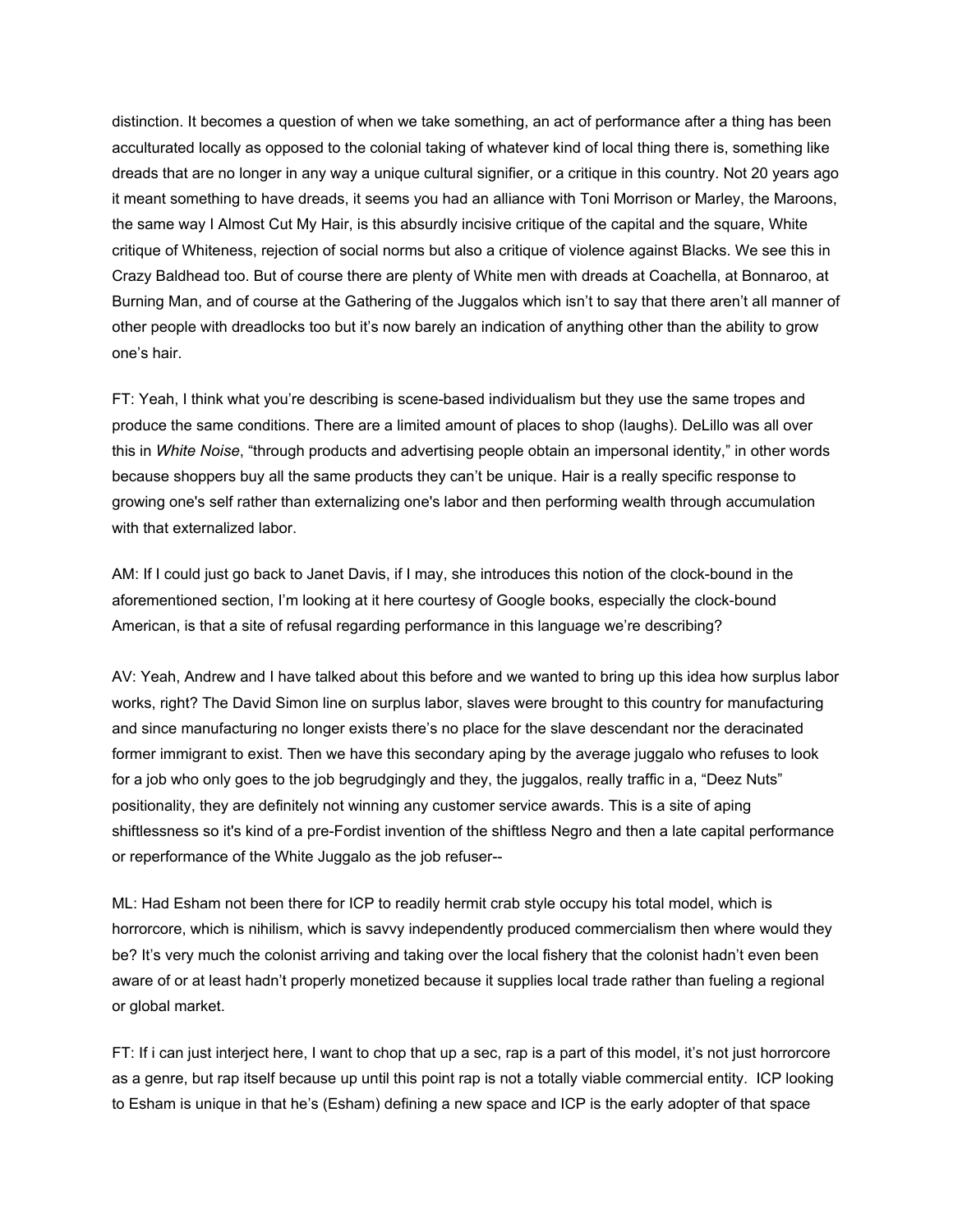locally by taking a very specific model. They could have done that for some other thing be it some other artform or making pizzas or something. Somehow I imagine it's not uncommon for juggalos to make pizzas. Then if i can remember how Arthur Jafa describes Menace to Society it's this incapacity to address the general incompetence of the work itself. Because they both grew, Esham and ICP, at a time when a commercial framework hadn't been solidified there was an allowance for the art to be well behind everything else, persona and production are way ahead of technique which isn't to say we shouldn't be critical of the art or work but when we look at these things and we look back there's very little cultural appreciation of the material outside of the Vice onlookers, the Harmony Korines, the Gummo people, they take the ironic position or mock anthro, because it appears nothing is at stake, not even technical ability. It's talent show level at best.

ML: There's everything at stake for the person who actually needs a job though, who won't allow themselves to be defined as surplus. So that appeal, this question, and I think this happens a lot with Eminem who is also guilty of drawing from this model but traffics in technique, is what is at stake? All three talk killing babies, and Esham was certainly first. Babies, miscarriages, fetal violence. Ultimately when Eminem or ICP does it there's very little at stake, and that's where it approaches absurdity. And not to go off on a diatribe on Eminem but he's spent his career fending off this looming absurdity that he engendered whereas ICP has courted it and made that a thematics.

FT: You're identifying inherent dynamics of Black rap and White rap, because I think this comes before rap. I think rap is besides the point. When Esham is initially talking about Detroit as a hell space, not a celebratory space that's not even an expression of nihilism, that's an expression of frustration and terror. And so to ape that without qualification and make it a platform for absurdity is the ugly part. It becomes the site of commercial possibility for Eminem and ICP and diminishes the liberatory possibility as both art and business and reportage for Esham.

AM: Should we be moving away from Eminem?

ML: The only reason we should move away from Eminem is there's no face paint so we can talk about him as a post-facepaint clown, something he would surely shudder at.

AM: Of course, all we have to do is look at the *My Name Is* video or pick a song out of the hat. All the fundamental components are there: violence against women, homophobia, self loathing. Marilyn Manson is also a symbiotic coping mechanism and Eminem aligned himself with a face painted musician who shared blame for Columbine. It get's pretty twisted and complicit.

AV: That rhymed (audience laughter).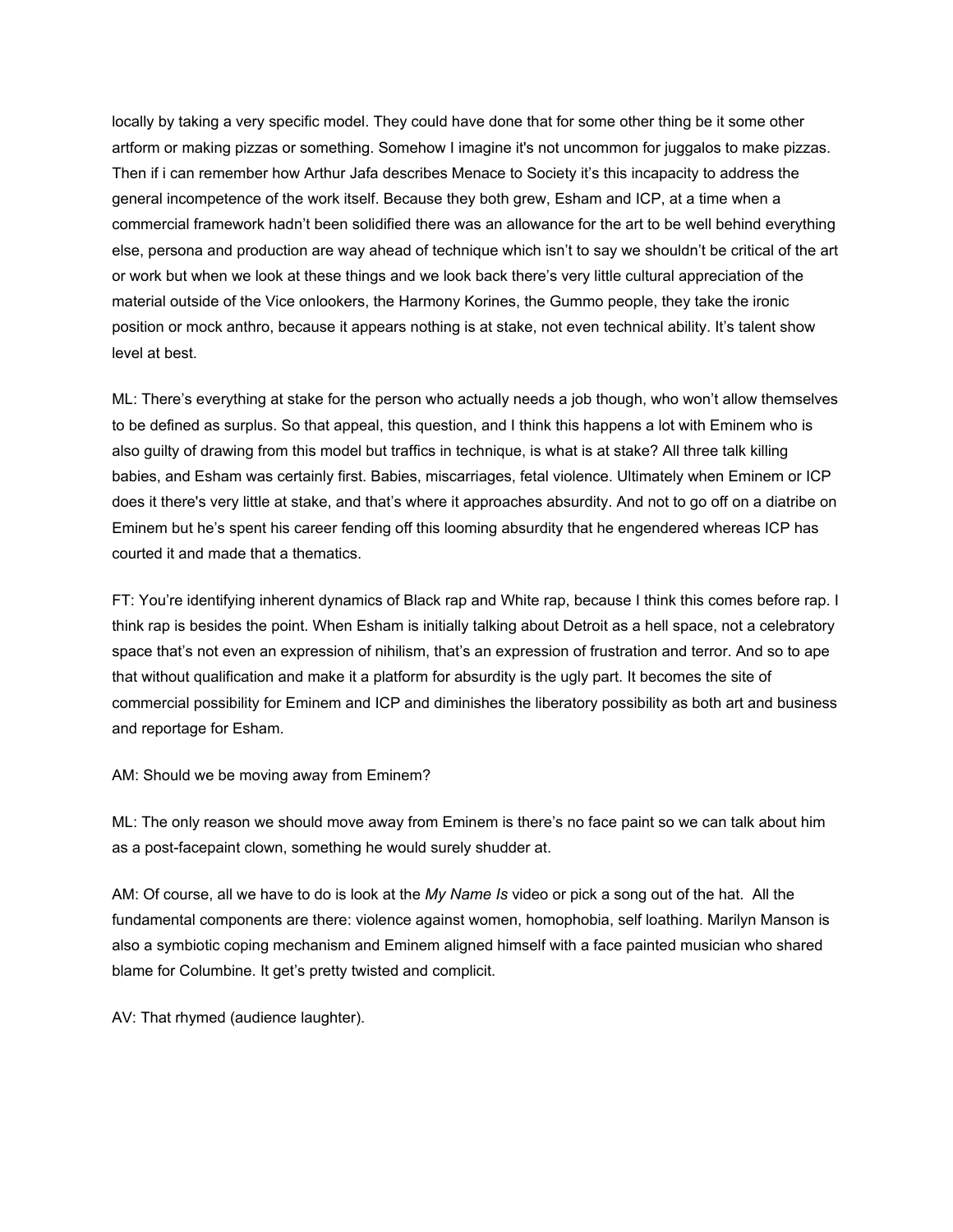ML: Just to get back to Andrew's earlier point to not get off point about Eminem I think Eminem is still in the wheelhouse because we're still talking about colonialist theft mentality, whereas I think Marilyn Manson isn't pulling from any earlier specific Black models in the same way as ICP.

AM: If I may, again I don't want to get too far off track but I think we should talk about all the models available, if Marilyn Manson is pulling from Paris is Burning, from vogueing and also Bowie who clearly borrows from these models while claiming authorship, it's a different kind of umbrella theft.

AV: I'm not really sure, I don't really know much about the history of Bowie outside of that Santa Monica bootleg from '73. If you're taking the language of the cabaret it allows for the White male to occupy any space that he wants to. This is a colonial performance if I'm reading this right, to colonize another another subject position--

AM: Because when Bowie sheds his masculinity it becomes extraterrestrial as opposed to feminine so he doesn't resign his position as male, he just grows the possibility exponentially.

ML: I think when we talk about emasculation for me it brings up lynching and the response to the Black male to White women and this is critical in the vilification of Black males and we are still seeing this up until most recent times, and I'm disappointed, distressed, that the country is not on fire right now but perhaps at least in Detroit there is so little left to burn.

AV: That trajectory is exactly where Esham is operating from when he says *Boomin' Words From Hell,* that it's a metaphor from hell but it's actually not too long after the fires of '86 where you had 810 fires in one night.

ML: With the White male/female relationship, it's not a threat in the same way because there's not a history of a performance of the White male predation of the White female, it's subjugation as opposed to Black male/White female which the confederacy wrote as almost purely a tale of predation because a lazy someone can't really be a villain. When ICP/ Eminem perform this with and without makeup we can assume that it's tongue in cheek and absurdist and someone like Em(inem) can claim victimhood and you can go ahead and say the same thing is true of ICP and the FBI identifying them as a gang, which is itself is absurd tax payer money drip. The FBI has now identified the laziest gang in America. Aping that predation, there is almost nothing at stake for the White male.

AM: Hey, I just want to back to Janet Davis again and her idea of the, "low other" which is to say that the clown operates as a metaphor for both the Black man but also a pre-industrial, pre-Fordist Euro-American slavery. The fact that it's not clock bound, there's a possibility for it's own emancipation as an individual.

AV: The clown? Oh! Even though he's enslaved. I get it.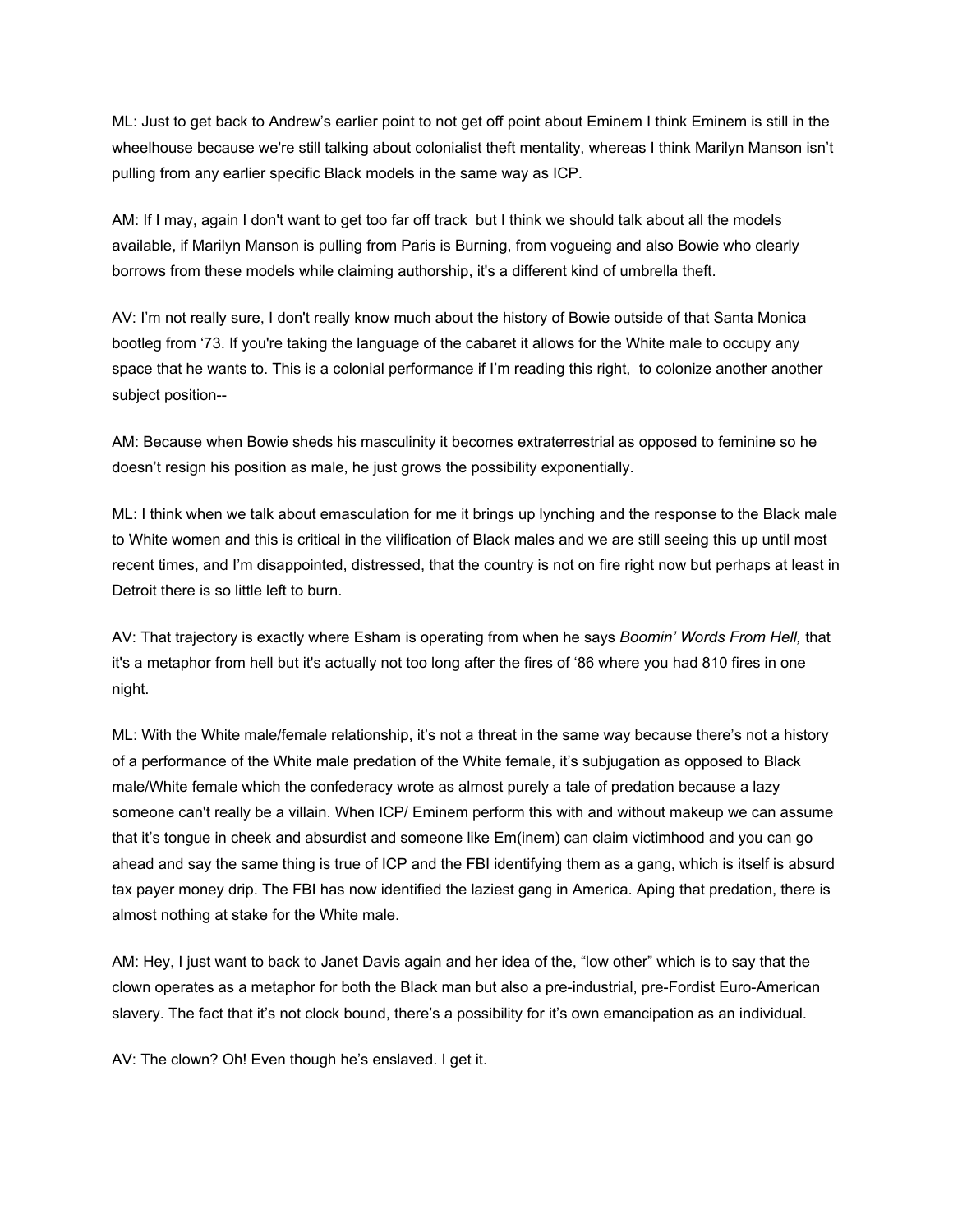ML: I think we should keep going back to the clown using clown as a stand-in for performance in general but particularly its the possibility for low performance.

FT: I think you should qualify low.

ML: Maybe I misunderstand the quote, but there is possibility of being more than a "low other" and that low is actually the reperformance not the performance--

AM: Which severs that binary, it's no longer low or high, Euro or African. it's neither of those because it's American which is a third space, frontierist, which in the case of the juggalos is their parents basement (audience laughter).

FT: We have to assume this prolonged adolescence we've identified within juggalos, this avoidance of responsibility, credit scores, student loans seems fundamentally un-American or anti-American or maybe anti-American dream.

ML: But that possibility of refusal there is actually the site of privilege. If you list those things out, no one wants student loans, a credit score, no one wants the responsibility of the job, no one wants alarm clocks. When we're thinking of this in a wage-based system in America which directly relates to slave labor and is actually a foundational, slave-produced site and the recent and continuing inability of the American Black to participate in those responsibility sites, this is where the division is. There is no opportunity for the clown in that moment except in performance of the clock-bound White male as a clown himself because those conditions don't exist except to be hunted, the Black clown, clown as Black, a certain form of runaway of someone attempting to exist outside the market. The clown in general is not a hunted species, but we only have to think about the seriousness of Billie Holliday and the criminalization of that artist's body and put that in the same frame as Eminem's victimhood from talking about the destruction female body, any female american particularly his closest family. That shit isn't the same.

FT: I just want to say here that that possibility of refusal or site of privilege, I understand that. That's actually a sort of equivalency to someone who rather than running the mile in high school, walks the mile. I think credit refusal if we look at that as a site, and the juggalo is trying to occupy that same space go around that same track the same amount of times but in a different time frame you can put soft in front of anything, soft utopia, soft revolution as a qualifier but this isn't soft radicalism this is lazy radicalism. There not achieving neutrality because they still go around the track as many times. That's kind of a malformed metaphor but i'm hoping it reads.

AM: To quickly go back to Eminem, there's some Freud shit in there. That violence against Kim and his mother is... or we can just say they're the same-- That violence is in retaliation, against the destruction of his ego when their only crime is not giving Marshall all the attention he wanted. But I know about as much about Freud as August knows about Bowie.